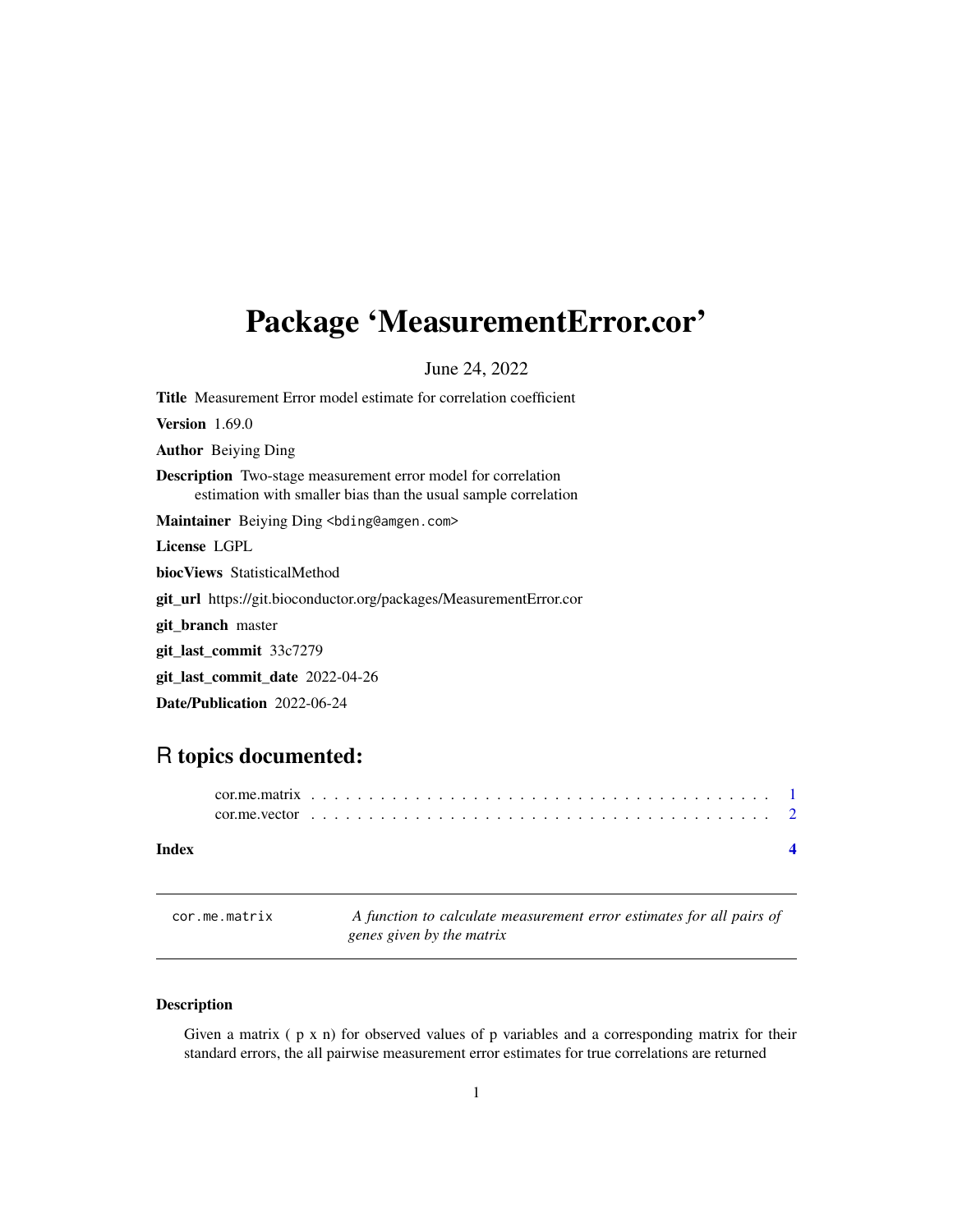#### <span id="page-1-0"></span>Usage

cor.me.matrix(exp, se)

#### Arguments

| exp       | observed value marix  |
|-----------|-----------------------|
| <b>Se</b> | standard error matrix |

#### Value

The final estimates for true correlation (i.e. cor.true) from the measurement error model

#### Note

The function involves using quasi-newton for linear optimization, "BFGS" is the only implemented method now. Refer to cor.me.vector for more details.

#### Author(s)

Beiying Ding

#### References

Ding, B.Y. and Gentleman, R.(2003) Measurement error model for correlation coeffcient estimation and its application in microarray analsysis

#### See Also

cor.me.vector

#### Examples

```
exp <- matrix(abs(rnorm(200,1000,20)),ncol=10)
se <- matrix(abs(rnorm(200,50,5)),ncol=10)
cor.me.matrix(exp,se)
```

| cor.me.vector | A function to calculate measurement error model estimates for corre- |
|---------------|----------------------------------------------------------------------|
|               | lation coefficient betweem two variables                             |

#### Description

Given the observed value of two variables and their respective standard error, the measurement error estimate for their correlation coefficient is returned

#### Usage

cor.me.vector(exp1, se1, exp2, se2)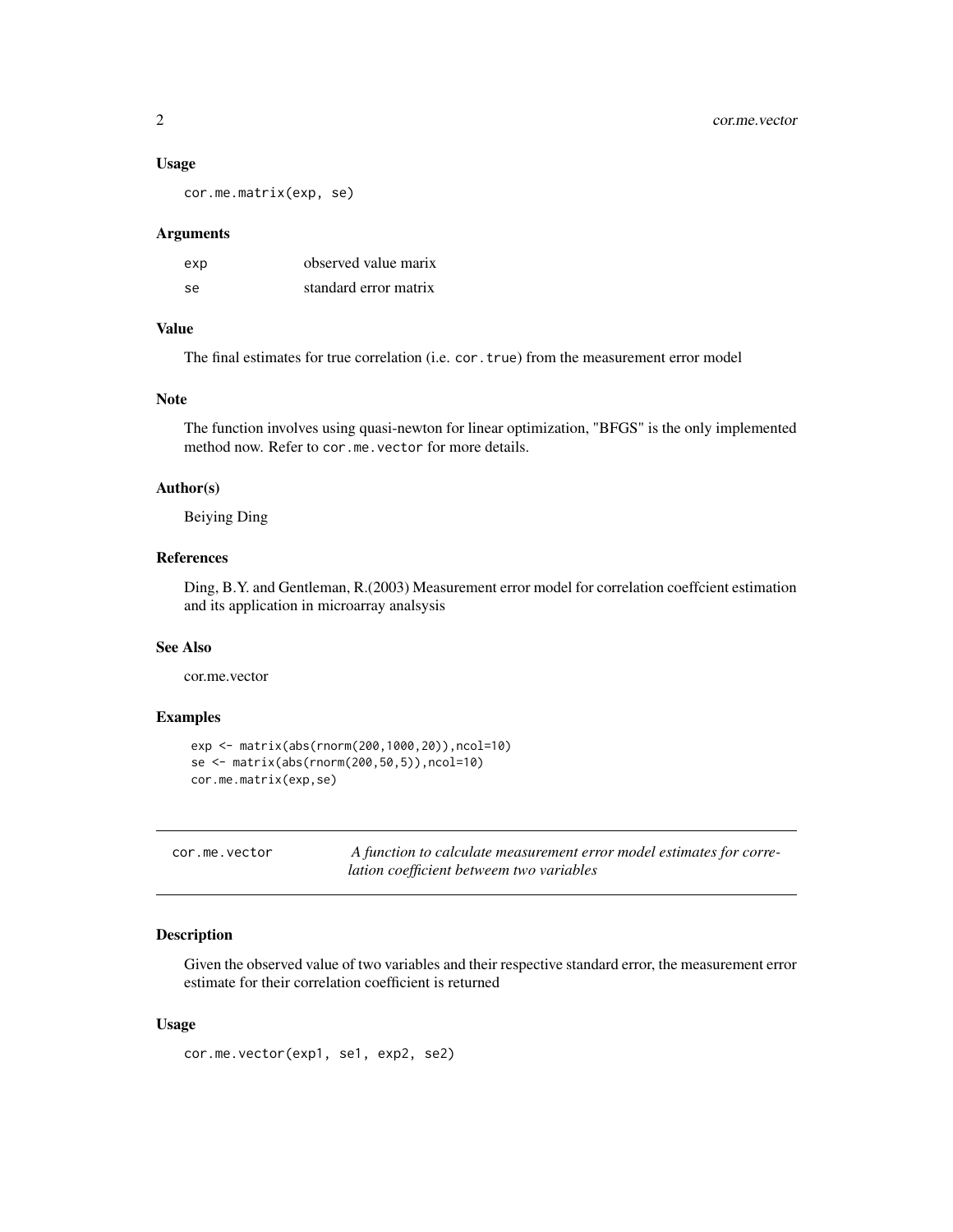#### cor.me.vector 3

#### **Arguments**

| exp1 | observed value for vector 1           |
|------|---------------------------------------|
| se1  | estimated standard error for vector 1 |
| exp2 | observed value for vector 2           |
| se2  | estimated standard error for vector 2 |

#### Value

| estimate    | Vecotr containing the estimates from the measurement error model, i.e. cor.me,<br>cor.true, mu1, mu2, s1, s2 which are correlation for the measurement error<br>distribution of the two variables, true correlation between the two variables, and |
|-------------|----------------------------------------------------------------------------------------------------------------------------------------------------------------------------------------------------------------------------------------------------|
|             | true mean and standard deviation estimates for the two variables respectively                                                                                                                                                                      |
| count       | numer of function and gradient evaluation                                                                                                                                                                                                          |
| convergence | 0 if converged. See optim() for details                                                                                                                                                                                                            |

#### Note

Most applicable for microarray expression data where standard errors are readily estimated by most low level analysis softwares. Hence variables can be thought of as genes. One also need to differentiate between cor.me and cor.true: the first one being the correlation between the measurement error distributions of the two genes whereas the second one is the quantity of interest, i.e true correlation between the two gene expression profiles.\

The function involves using quasi-newton for linear optimization, "BFGS" is the only implemented method now.

#### Author(s)

Beiying Ding

#### References

Ding, B.Y. and Gentleman, R. (2003) Measurement Error Model for correlation coefficient estimation and its application in microarray analysis

### See Also

cor.me.matrix

#### Examples

```
exp <- matrix(abs(rnorm(200,1000,20)),ncol=10)
se <- matrix(abs(rnorm(200,50,5)),ncol=10)
cor.me.vector(exp[1,],se[1,],exp[2,],se[2,])
```